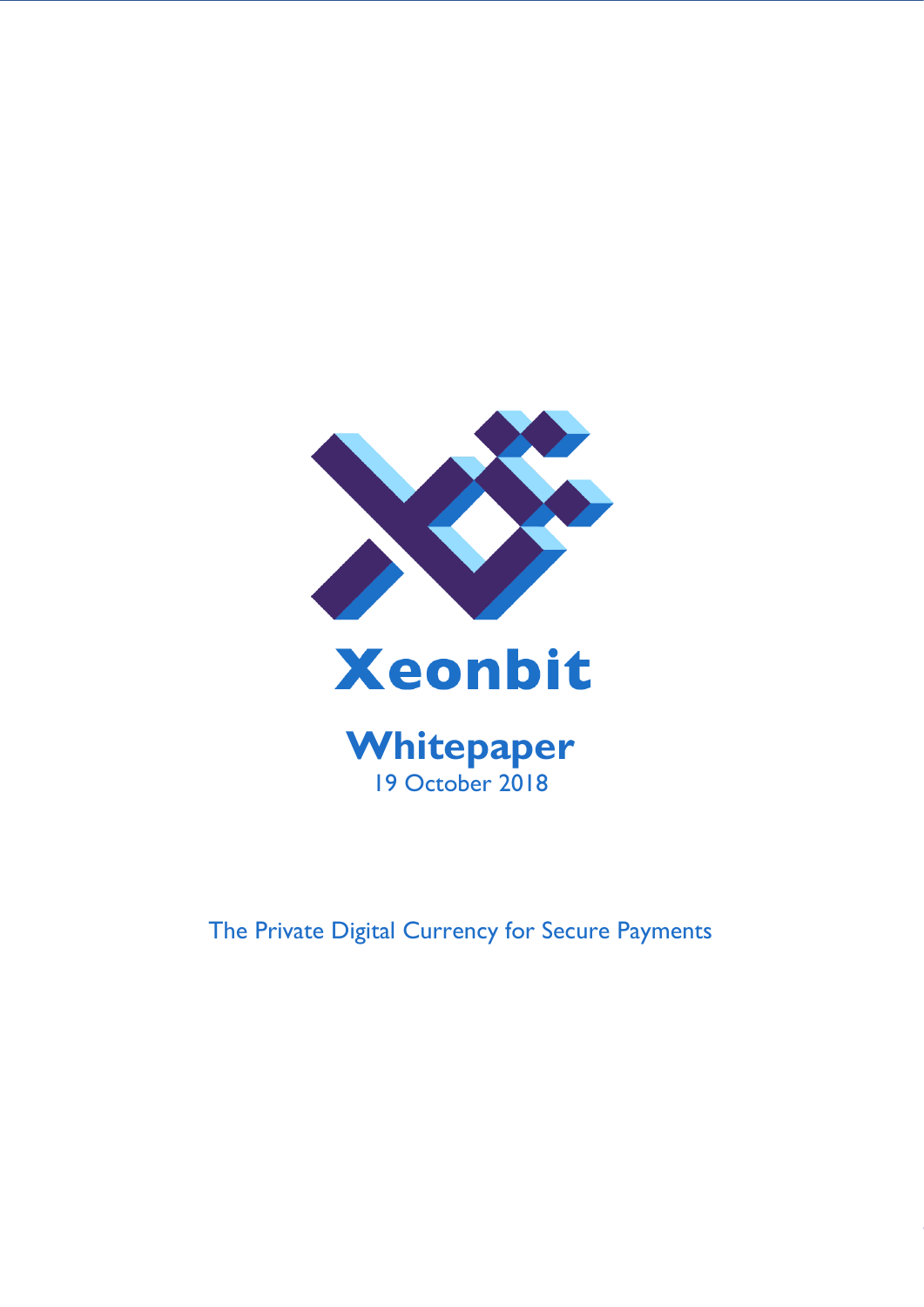# **CONTENT**

| Background                                        | 3              |
|---------------------------------------------------|----------------|
| Introduction                                      | 3              |
| Market's Need                                     | 4              |
| <b>Payment Market Analysis</b>                    | 5              |
| What the Workforce Think                          | 7              |
| Xeonbit and its Technology                        | $\overline{7}$ |
| <b>Xeonbit Specifics</b>                          | 9              |
| <b>Xeonbit Technical</b>                          | 10             |
| Store of Wealth                                   | 11             |
| E-wallet                                          | 12             |
| Payment                                           | 12             |
|                                                   | 12             |
| <b>Cryptocurrency in The Market</b><br>Conclusion | 13             |
|                                                   |                |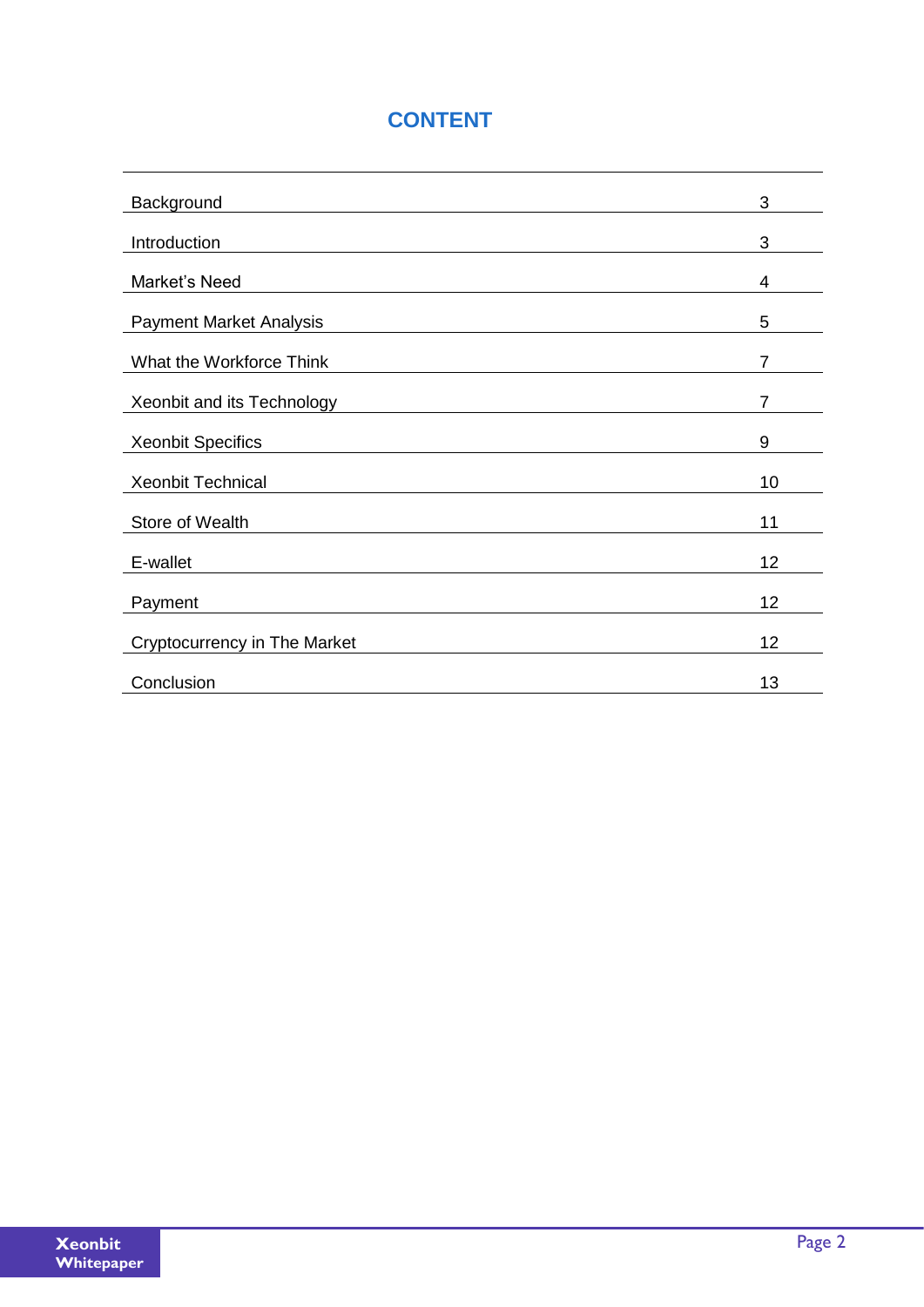#### **BACKGROUND**

*"Bitcoin is exciting because it shows how cheap it can be." [Source: Bloomberg]*

*-Bill Gates Co-founder of Microsoft, investor and philanthropist*

The development of blockchain-based cryptocurrencies has completely changed the financial industry. More people are adopting digital currencies as a form of investment or as a medium of exchange, i.e. means of payment. 

Since creator of Bitcoin Satoshi Nakamoto published his whitepaper in 2009, hundreds of cryptocurrencies have been developed.

As one of the industry leaders in technology adoption, Xeonbit is positioned to increase the adoption of cryptocurrencies by specifically encouraging improving the speed of payment processing. There is a need to create a cryptocurrency that can yield the same success that Bitcoin and Ethereum have had in the process.

#### **INTRODUCTION**

#### **The Ascent of Money**

Money has become increasingly complex over time. What began as a means of recording trade exchanges, then appeared in the form of coins and notes, is now primarily digital. The future of money may very well be digital.



*"(Bitcoin) is a remarkable cryptographic achievement…Lots of people will build businesses on top of that." [Source: Newsbtc.com]*

*-Eric Schmidt Executive Chairman of Google*

**Whitepaper**

There was barter; and then in the Bronze Age exists commodity money and it progressed to coinage, where gold and silver became a form of monetary consideration and medium of transaction. All these, eventually progressed into printed legal tender paper notes. Very much like how there was snail mail, fast horses and white pigeons; To *air-mail*, *e-mail*, and mobile messenger applications right in our hands.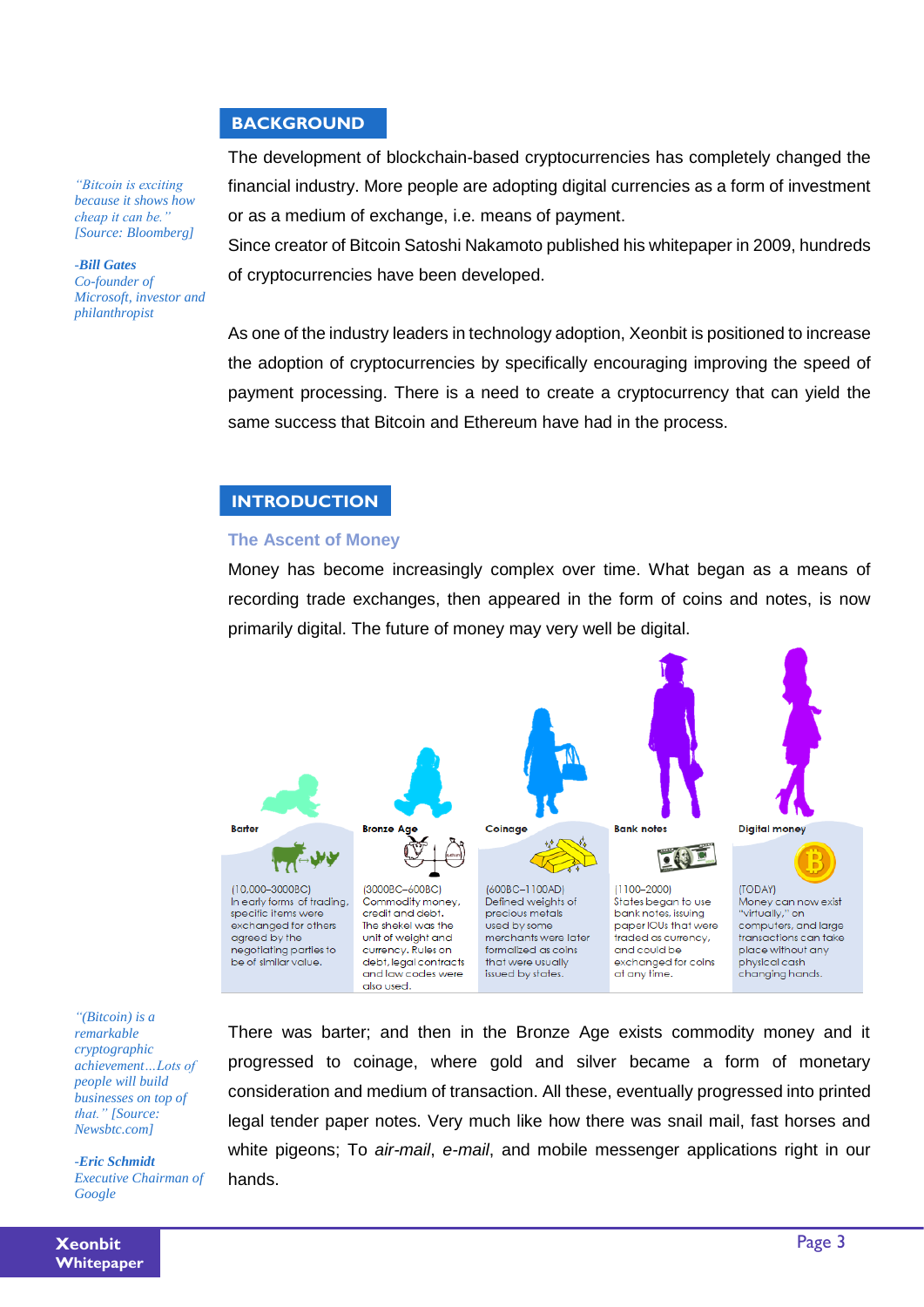**Today**, cryptocurrency has emerged and become the talk of cities and governments. Things change, and they had to, in each era simply because of the **cost** of transaction and delivery.

### **The Banks**

One of the key advantages of banking system is that it enhances the speed of transactions. Today, the banking industry is constantly seeking and exploring ways to improve and quicken the speed of transaction without increasing its cost. With the swift progression in technology and innovation growth, the world has seen a quicker transition of former eras up till our Information Age and it is more evident today as we make another transition.

#### **The Market**

Payment processing is currently dominated by non-cryptographic avenues. However, blockchain technology offer an opportunity to perform these transactions faster and more secured manner. The payments in a blockchain ecosystem are properly encrypted and the transactions are controlled by smart contracts. These smart contracts allow the secure transfer of funds preventing any possibility of fraud.

### **MARKET'S NEED**

#### **Problem**

Satoshi Nakamoto's intention when he published the paper was the creation of a cryptocurrency that would appreciate in value. A look at the first few cryptocurrencies shows an increase in value. However, this is not the case with most of the new altcoins developed.

There are a few problems in the market now:

- a) **Deviation from proof-of-work:** The deviation from the proof-of-work architecture to the proof-of-stake architecture. Proof-of-Stake maybe effective when facilitating payment processing, but the digital currency is unable to appreciate in value as effectively as cryptos that use the proof-of-work architecture.
- b) **Regulations by authorities:** Governments and regulatory bodies have begun making plans to try and control the cryptocurrency market. This goes against the nature of cryptocurrency.
- c) **Lack of confidentiality:** One loophole that regulatory bodies use is that the digital ledgers are open to the public. In some cases, they use the public keys to

*"PayPal had these goals of creating a new currency. We failed at that.... I think Bitcoin has succeeded on the level of a new currency, but the payment system is somewhat lacking…." [Source: Cryptocoinnews]*

*-Peter Thiel Co-Founder of PayPal*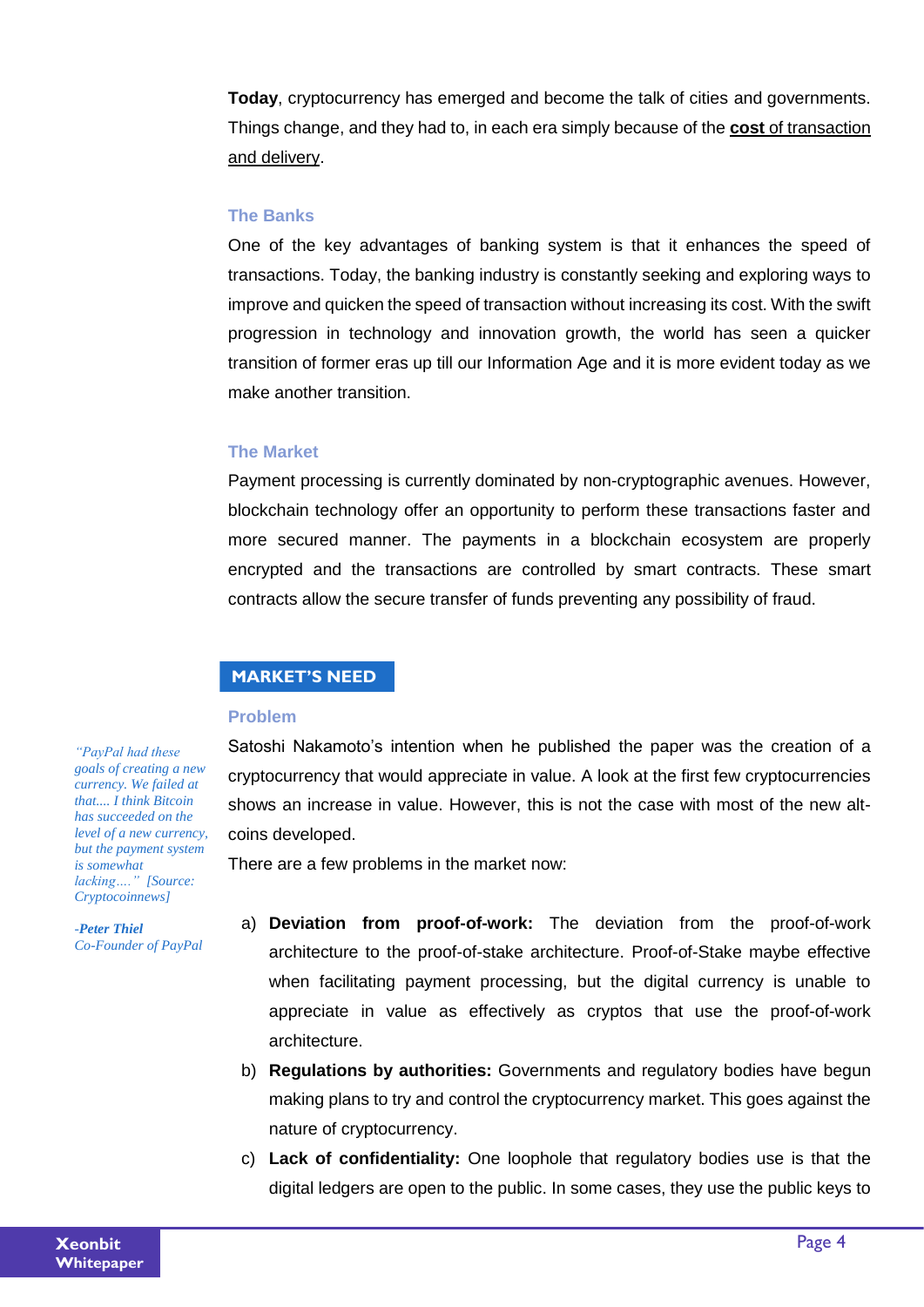track the transactions that have been made. This breaches the confidentiality feature that blockchain technology originally was designed for.

d) **Problem with adoption:** it is a great challenge for the public to adopt cryptocurrencies when they are restrictive. For a modern alt-coin to appeal to investors and users in the cryptocurrency market, it needs to address these two issues.

#### **Arresting the issues:**

- a) **Proof-of-work:** there is a need to ensure that the value of a cryptocurrency grow. Instead of using the popular proof-of-stake architecture, the **proof-of-work** architecture should be adopted to provide the best solution. One of the reasons why Bitcoin keeps appreciating is because it still relies on the proof-of-work architecture. *However, the algorithms must be improved to increase the speed of the transactions to increase its efficiency in the application of both payment processing and remittance.*
- b) **Security:** providing privacy based on the notion of anonymous transactions without any obligations to cooperate with third parties. This will enhance the demand of a cryptocurrency.
- c) **Confidentiality:** the issue of confidentiality can be solved by going back to the essence of cryptocurrencies. These currencies are based on the cryptographic information. The anonymity of the users is provided by pseudonyms and encryption of the ledger. However, public keys can be used to give a general idea of the transactions made by a user. A solution is to find a way to assign the public keys in a different way to make transactions untraceable. This will dictate true confidentiality of transactions conducted on a blockchain network.

#### **PAYMENT MARKET ANALYSIS**

#### **Digital Payment**



*"Well, I think it is working. There will be other currencies like it that may be even better, but in the meantime, there's a big industry around Bitcoin" [Source: Bitcoin.com]*

*-Sir Richard Branson Founder of Virgin Galactic, and 400+ businesses*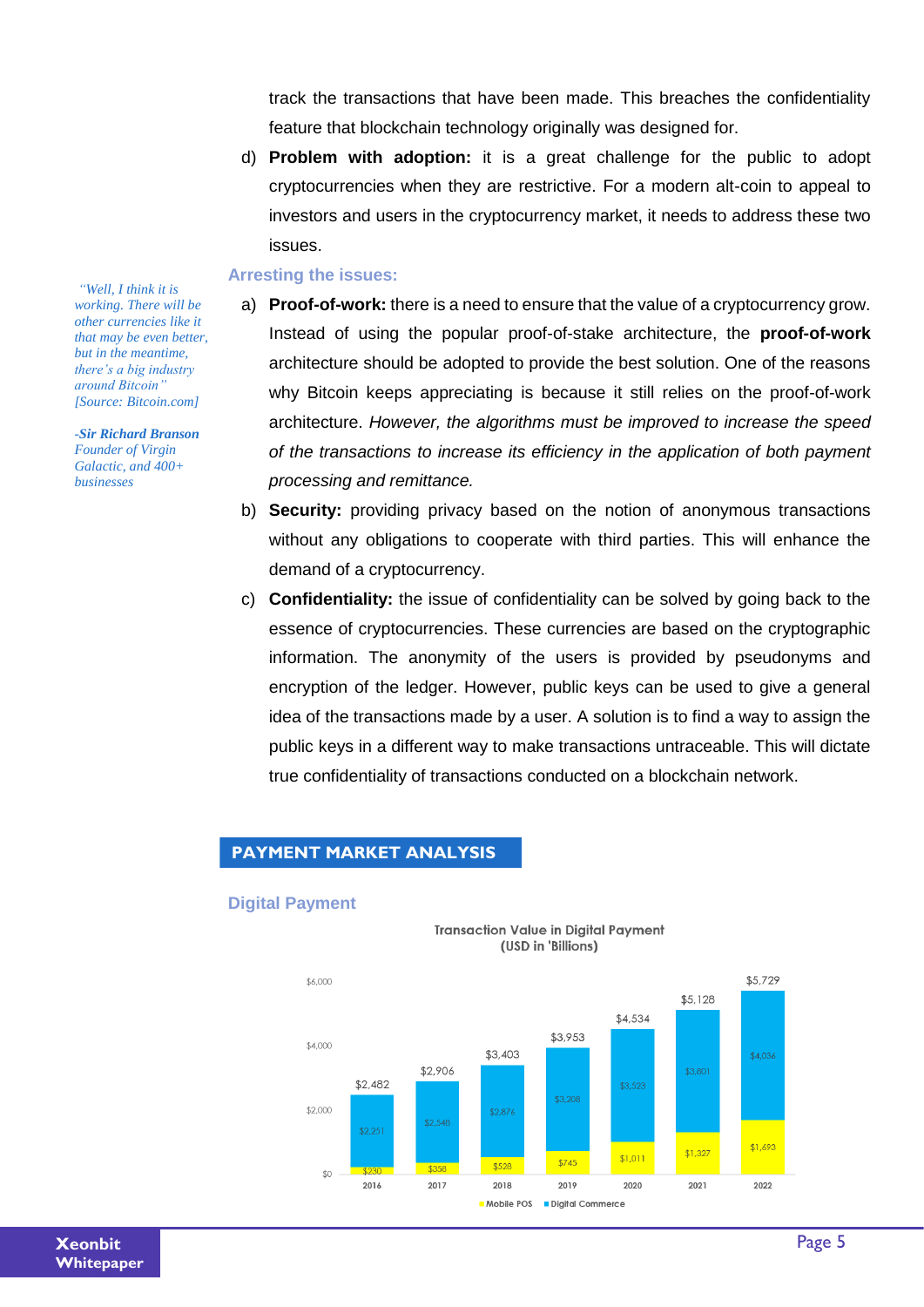In terms of market size, the rate of electronic payments has risen steadily over the past 3 years and is expected to continue its projected growth. Total Transaction Value in the Digital Payments segment amounts to US\$3,403,168 million (\$3.4 Trillion) in 2018. And the Transaction Value is expected to show an annual growth rate (CAGR 2018-2022) of 13.9%, reaching over USD 5.7 Trillion. This is market has enormous potential for growth.

*"The future of money is digital currency."*





2017 eCommerce revenues to note:

**Alibaba**: Within China is \$18.92 Billion and International revenue at \$2.11 Billion USD. **eBay**: Net revenue of \$9.6 Billion USD.

**Amazon**: Net sales of \$178 Billion USD.

Among the notable eCommerce platforms includes Lazada (Singapore), Q10 (China), and what not.

At the meantime, cryptocurrencies make up only a small percentage of the electronic payments. However, as more people become aware of the benefits and blockchain systems get better adapted to completing payments, the market share of the electronic payments industry not only is expected to rise, but also increasingly become part of consumers' core consideration as mode of payment.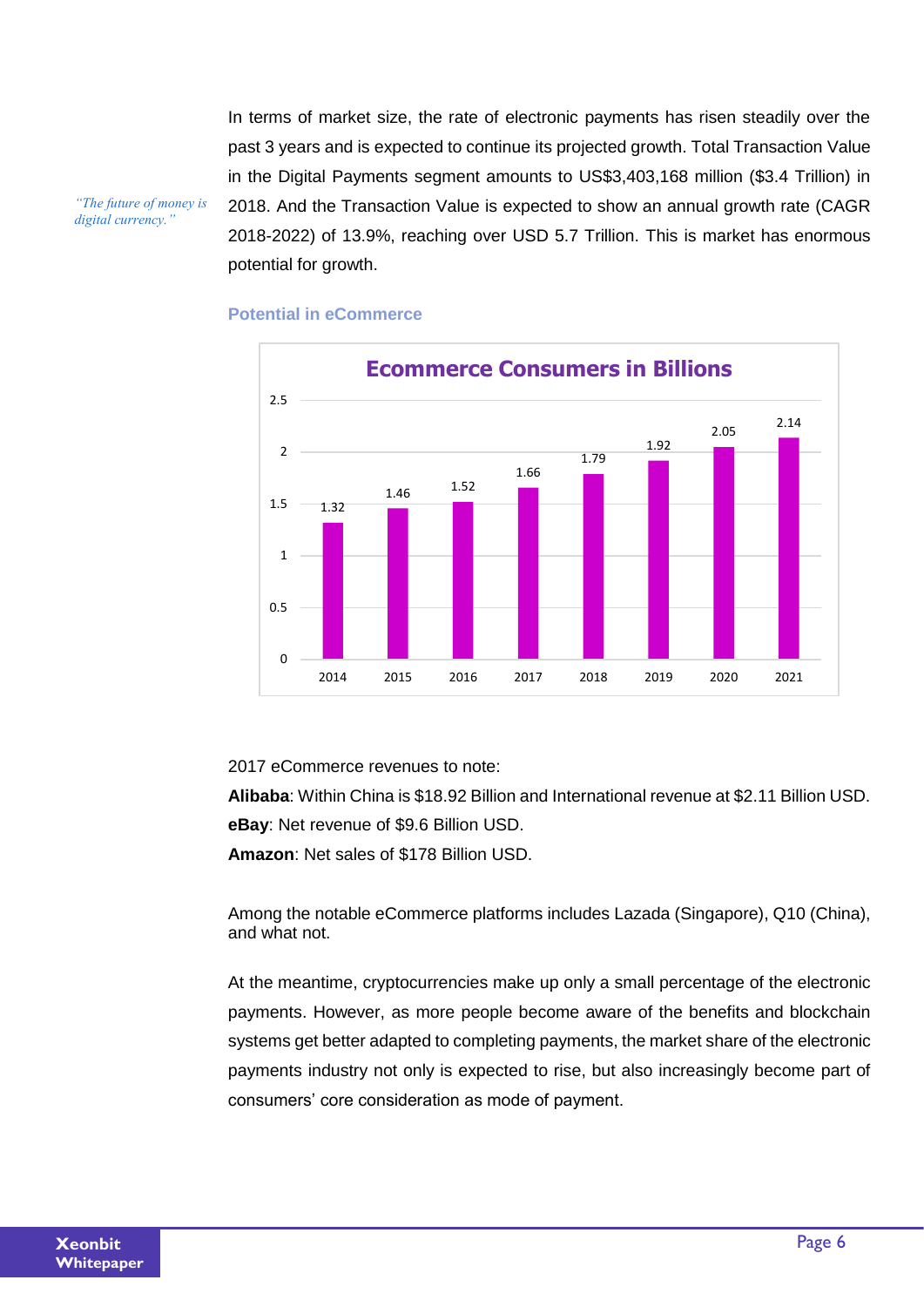# **WHAT THE WORKFORCE THINK**



*Source: LendEDU Survey 2017*

The young working age group contributes substantially being the driving factor in the uptake of cryptographic purchases.

In the United States, around 48 percent of those between 18-24 years, 53 percent of those between 25-34 years and 42 percent of those between 35-44 years are expected to be willing to use Bitcoin and other cryptocurrencies as the medium for making purchases and remitting transactions. It is an optimistic figure even if it is just 30%. If there are just 30% of the workforce willing to adopt cryptocurrencies as a means of payments, the crypto market can safely expect a stronger demand in cryptocurrency and its gradual integration into our daily considerations.

If **Xeonbit** can be used as a means of completing these online transactions, then the currency can quickly become one of the most preferred. All we need to do is to ensure that the currency has value, liquidity and it can perform swift transactions.



*The young working age group is the driving factor in the uptake of cryptographic purchases*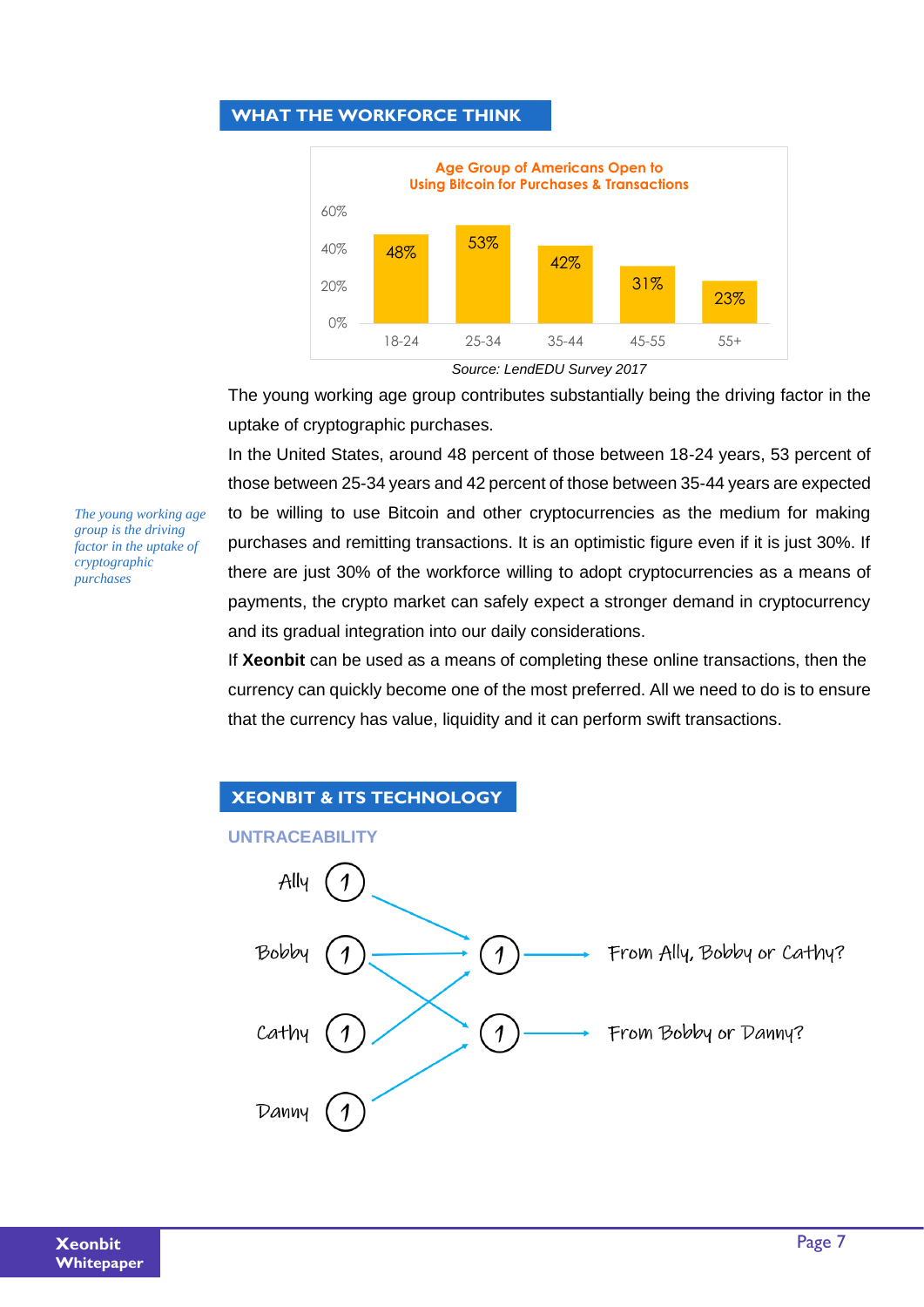*Untraceability: an observer cannot tell which outputs are controlled by which party*

Uses a special technology called "ring signatures" which shuffles users' public keys in order to eliminate the possibility to identify a particular user. Payments are still anonymous by default. Each transaction uses multiple cryptographic signatures controlling multiple outputs to mix with the outputs of the sender. An observer cannot tell which outputs are controlled by which party providing untraceability for everyone included in the ring signature.

### **UNLINKABLE**



A user can display his receiving address publicly yet all payments made to this address cannot be linked to it. This is accomplished with the use of one time use stealth addresses for every single transaction.

### **SECURITY**



Like any other digital currency **Xeonbit** is cryptographically secured. Though, the peculiarity of algorithm consists in tremendous computational and electric capabilities that a hacker would need to even try to steal your funds. To put it in a nutshell, your wallet is unbreakable.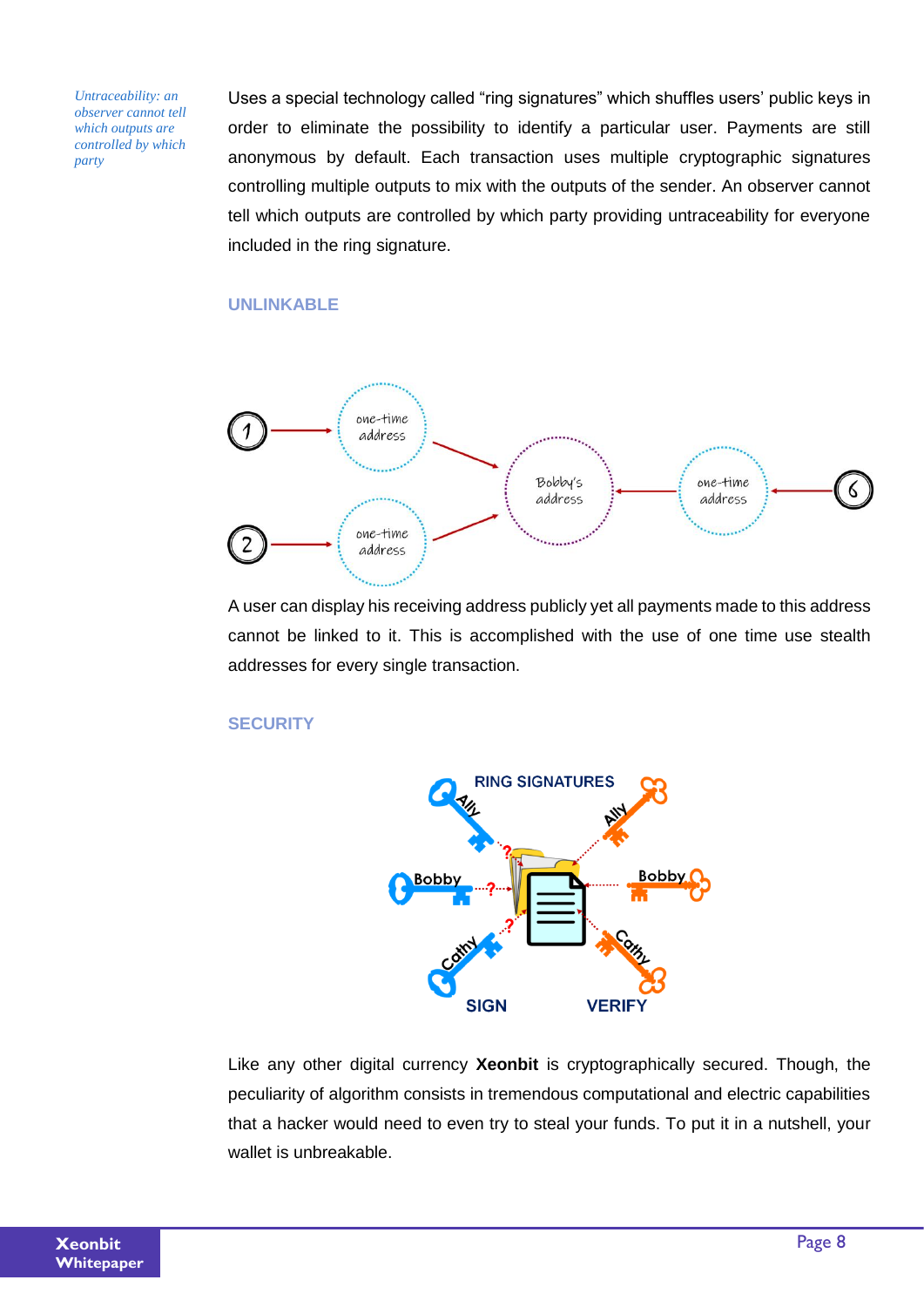#### **PRIVACY**

Besides other features, privacy is basically provided with the idea of anonymous transactions without any obligations to cooperate with third parties.





**Xeonbit's** blockchain analysis resistance results from unlink-ability, which was achieved by using a modified version of the Diffie-Hellman exchange protocol that generates multiple one-time public addresses that can only be simply gathered by the message receiver, but hardly analysed by confused foreigners inside the block explorer.

#### **MOBILE-FRIENDLY**

Around 1-2 MB scratchpad allows **Xeonbit** to run efficiently on mobile devices alongside regular laptops and desktops.

#### **BLOCKCHAIN PRUNING FOR SCALABILITY**

Pruning allows the blockchain to stay small and not outgrow devices with limited storage. This feature also improves anonymity by reducing age-based attacks.

#### **FAST SYNCING**

Speed Besides other features, quickly synchronise the block data. Instead of processing the entire block-chain one link at a time, and replay all transactions that ever happened in history, fast syncing downloads the transaction receipts along the blocks, and pulls an entire recent state database.

#### **XEONBIT SPECIFICS**

Through the use of shuffling rings, **Xeonbit** is untraceable, making is more desirable in comparison to most other blockchain. With the use of pseudonym and the shuffling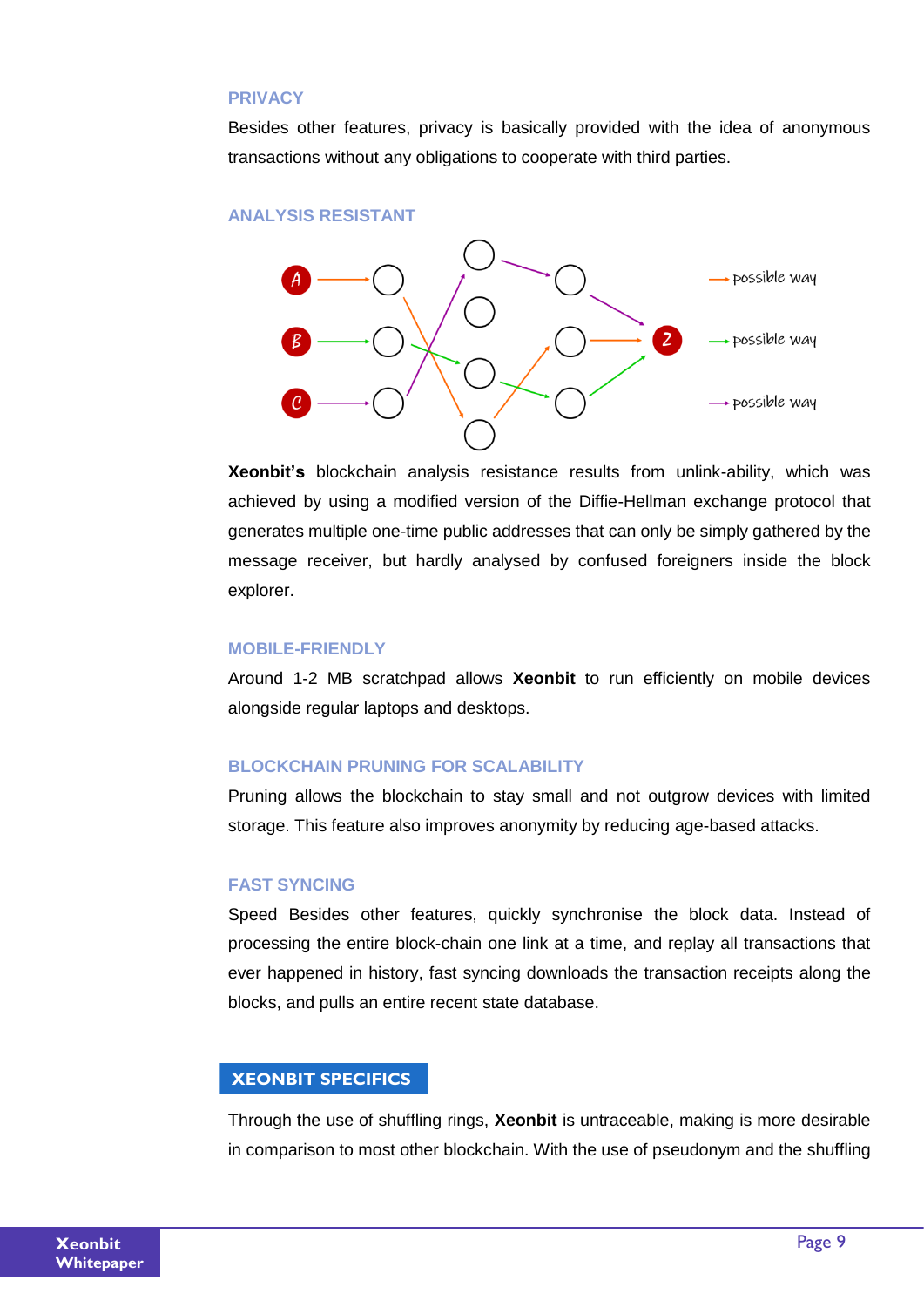of public keys, it is nearly impossible to determine the identity of anyone on the platform.



The enhanced cryptography of the platform coupled with ring signatures ensures that no one can inspect outgoing transactions to determine the balance of the individual. This is unique feature added to the blockchain.

The platform also provides additional benefits like cryptocurrency mining that is not based on the stake that a miner has. This provides two distinct methods of earning revenue. You can mine **Xeonbit**.



# **XEONBIT TECHNICAL**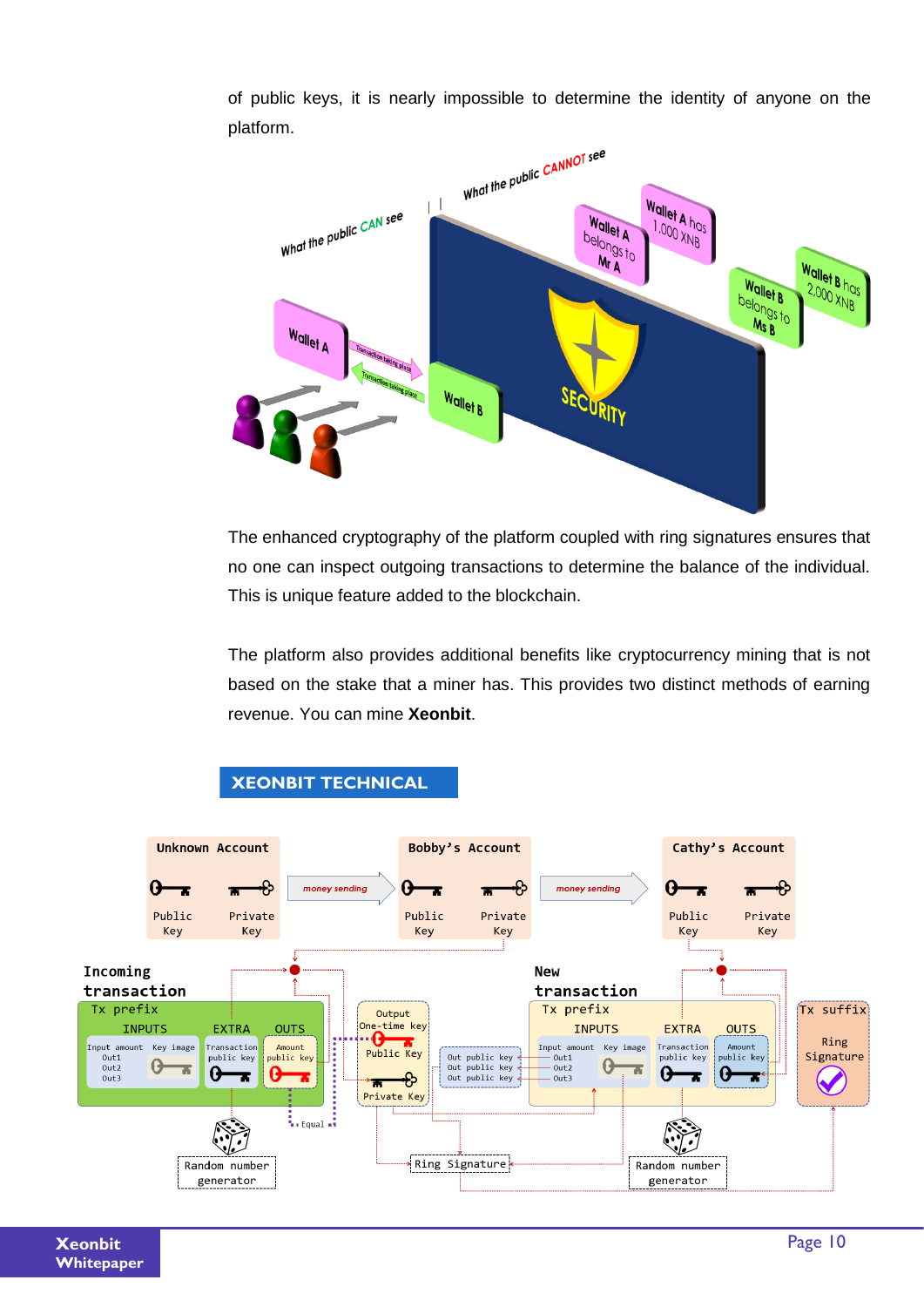*Ring signatures shuffle the public keys of users to make it harder to identify users using the transactions listed in the ledger*

The first unique aspect of **Xeonbit** is the use of ring signatures that shuffle the public keys of users to make it harder to identify users using the transactions listed in the ledger. Additionally, the digital wallet is cryptographically secured to against breach by hackers, and other nefarious individuals. The transactions have also been built in a way that allows users to be anonymous with no third-party obligations.

The blockchain features the Diffie-Hellman protocol that creates a public access that allows one-time addresses that cannot be gathered by external parties wishing to analyse the blockchain. This guarantees the anonymity of the transactions from outside analysis by government and regulatory bodies, ensuring the safety of your financial records.

**Xeonbit** also has three features that make it more effective for commercial payment processing and remittance as opposed to other proof-of-work blockchains.

- 1. One is the quick-syncing feature that synchronises the transaction blocks faster to make it more effective for fast remittance and real-time payment processing.
- 2. The 1-2MB size allows **Xeonbit** to work on user-friendly devices like laptops, desktops, and phones. This makes it easier to use the cryptocurrency for day-today transactions.
- 3. The blockchain can be pruned to ensure it does not outgrow the limited storage household devices have. Additionally, it reduces the susceptibility of the blockchain to age-based cyberattacks.

Some information about **Xeonbit** Blockchain PoW algorithm: CryptoNight Max supply: ~18.4 million Block reward: smoothly varying Block time: 240 seconds Difficulty: retargets at every block

**Xeonbit** has unlimited potential and can be used in various ways.

# **STORE OF WEALTH**

Most of the ICOs that are being developed these days rely on proof-of-stake which is has some challenges in their effectiveness in terms of the appreciation of cryptocurrency value. However, **Xeonbit** uses the proof-of-work which is the same architecture used by Bitcoin. **Xeonbit** will be an effective digital asset for those who want to diversify their portfolio.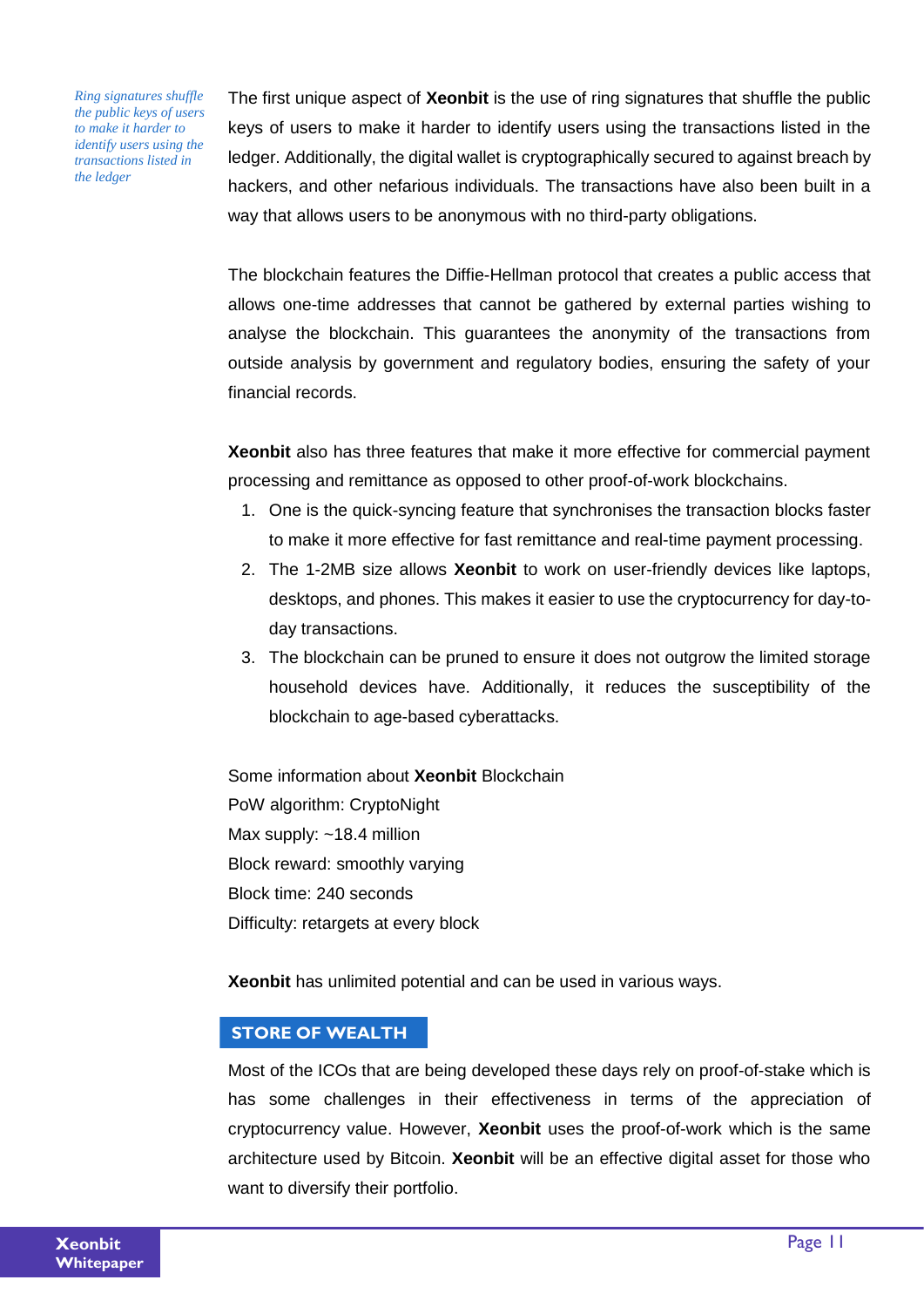## **E-WALLET**

It can be used as an e-wallet for online transactions due to the quick processing time. The e-wallet is portable allowing users to easily complete transactions using their phones or laptops. This convenience has been seen in the Google PAY platform that relies solely on mobile technology. **Xeonbits** is simply an improvement of the platform  using blockchain technology to make it more secure.

## **PAYMENT**

*Wealth is only meaningful if you can use it to purchase things.*

Wealth is only meaningful if you can use it to purchase things. The final purpose of **Xeonbit** is as use as an e-commerce payment transaction platform. 

Most e-commerce sites are subject to repeated hacks by phishers and hackers. Hackers seek access to the system while phishers look for payment information that can be used for online credit card fraud and identity theft. Fortunately, **Xeonbit** offers security against such intents.

It is more effective than other blockchain networks as well. This is due to the changing public keys that allows different product and service providers to protect their identity even within the blockchain. This gives the blockchain superior anonymity and security over other blockchain network.

# **CRYPTOCURRENCY IN THE MARKET**

Satoshi Nakamoto introduced Bitcoin as a digital analogue to gold: Limited in supply, but secured by modern cryptography, and made for the internet age. Since then, many have tried to improve on Satoshi's original vision, and thousands of alternative cryptocurrencies have been born.

There are many businesses revolving around cryptocurrencies now. Also, there are many people in the know-how of cryptocurrency. This may propel the entire cryptocurrency market to cross a valuation of \$ 1 trillion.

*The market cap of all the cryptocurrencies in existence, checks at > \$417 Billion*

The market cap of all the cryptocurrencies in existence, such as Bitcoin and Ether, checks at more than \$417 Billion. However, the market for cryptocurrencies remains very niche. *Most cryptocurrencies still have shortcomings that are not ready for mainstream use, in particular high volatility and barriers to entry.*

There are many assets in the world which people choose as a store of value, a transactional medium, or an investment. Gold, is one of the most commonly known